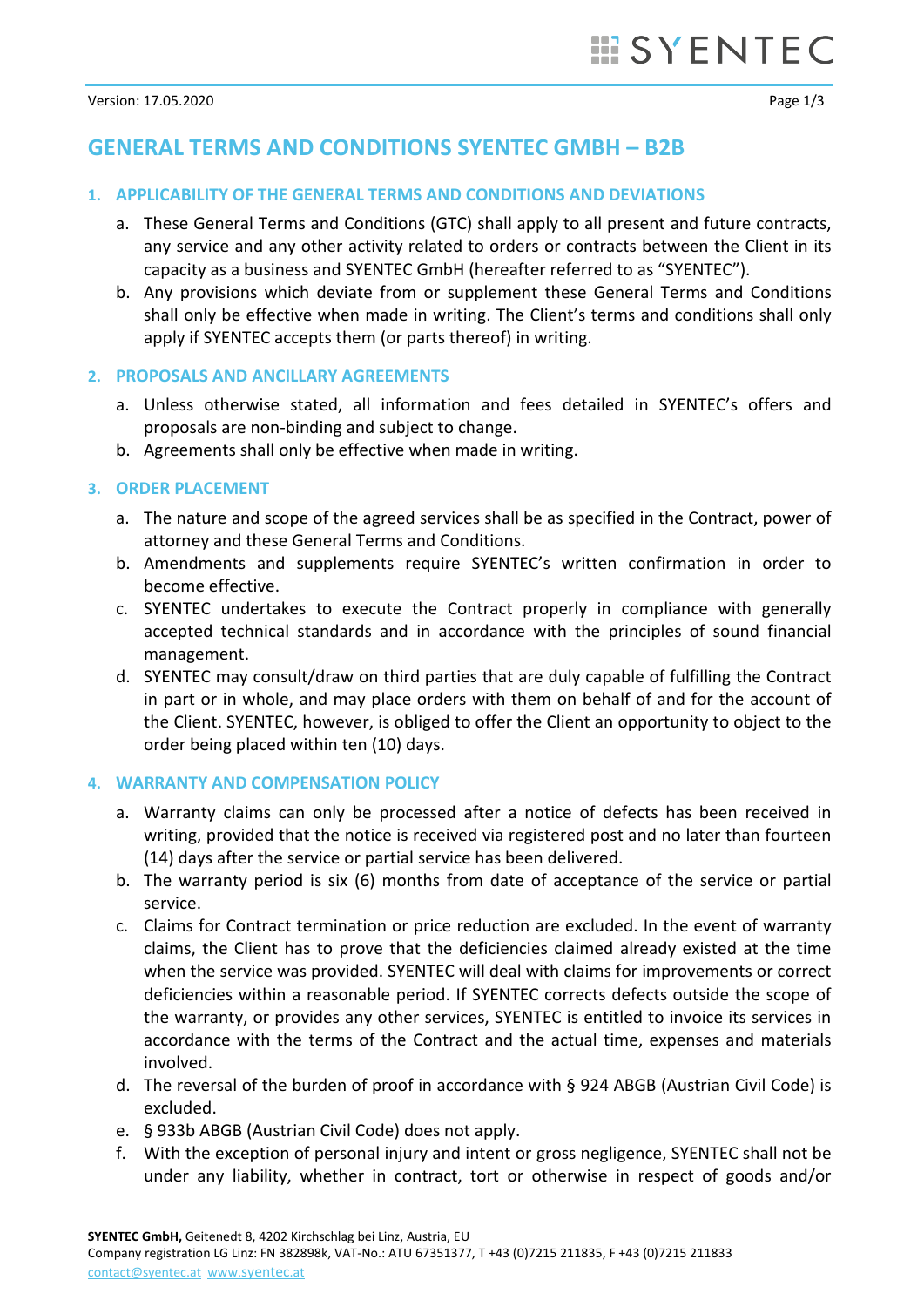services delivered, damage or loss resulting from such deficiencies or from any service provided in connection therewith. The liability expires in six (6) months from the date of the Client's knowledge of the damage and cause.

- g. In no event shall SYENTEC be liable for indirect or consequential damages such as, but not limited to, loss of anticipated earnings, loss of interest, loss due to plant shut-down, business or service interruption, delayed production start, delayed product launch, loss of use, loss of contract, non-operation, or increased operation expenses for alternative equipment, damages and/or losses from third party claims, loss of data and software and their recovery, or other costs, expenses, whether real, indirect, incidental or notional.
- h. If SYENTEC causes damage to the Client in violation of its contractual obligations, in any case – unless otherwise specified – liability is limited to the amount of the Contract's net value. All other warranties, claims and compensations are hereby expressly excluded by SYENTEC.

## **5. CENCELLATION OF THE CONTRACT**

- a. Withdrawal from the Contract is only permitted for good reason.
- b. In the event that SYENTEC is responsible for a delay in performance, the Client shall only be entitled to withdraw from the Contract after a reasonable period of grace following notification by SYENTEC. The notification of a grace period must be sent by registered letter.
- c. If the Client defaults on performance or agreed cooperation, in particular any delays in transmitting data or taking project related decisions, makings it impossible for, or seriously obstructing the ability of SYENTEC to fulfil the Contract, SYENTEC shall be entitled to withdraw from the Contract.
- d. SYENTEC shall reserve the right to claim the full agreed fee in the event that its withdrawal from the Contract is justified, as well as in the event of the Client withdrawing from the Contract without justification. Furthermore, § 1168 ABGB (Austrian Civil Code) is applicable. In the event of justified withdrawal from the Contract by the Client, the Client shall pay SYENTEC only the fees and expenses due for the services provided up to the date of cancellation of the Contract.

#### **6. PRICES AND PAYMENT TERMS**

- a. Unless otherwise specified, all rates and prices are given in EURO, ex works, exclusive of packaging, freight, disposal, customs duties, insurance and value-added tax (VAT). Valueadded tax is to be paid separately by the Client.
- b. The right of retention in pursuance of § 1052 ABGB (Austrian Civil Code) is excluded.
- c. The offsetting with counterclaims by the Client or the withholding of payments against such claims is strictly excluded.
- d. Unless otherwise agreed, invoices are due within thirty (30) days from the date of the invoice without discount. Payments must be made to the account specified by SYENTEC at a bank with a domestic branch. In the event of default in payment, interest is due at a rate of 9,2 % p.a. above the base rate of the European Central Bank plus reminder fees.
- e. SYENTEC is entitled to demand advance payments and to issue partial invoices.
- f. Multiple Clients are jointly and severally liable to cover the full costs justifiably claimed by SYENTEC.

#### **7. PLACE OF FULFILMENT**

a. The place of performance for the Contract is SYENTEC's registered office.